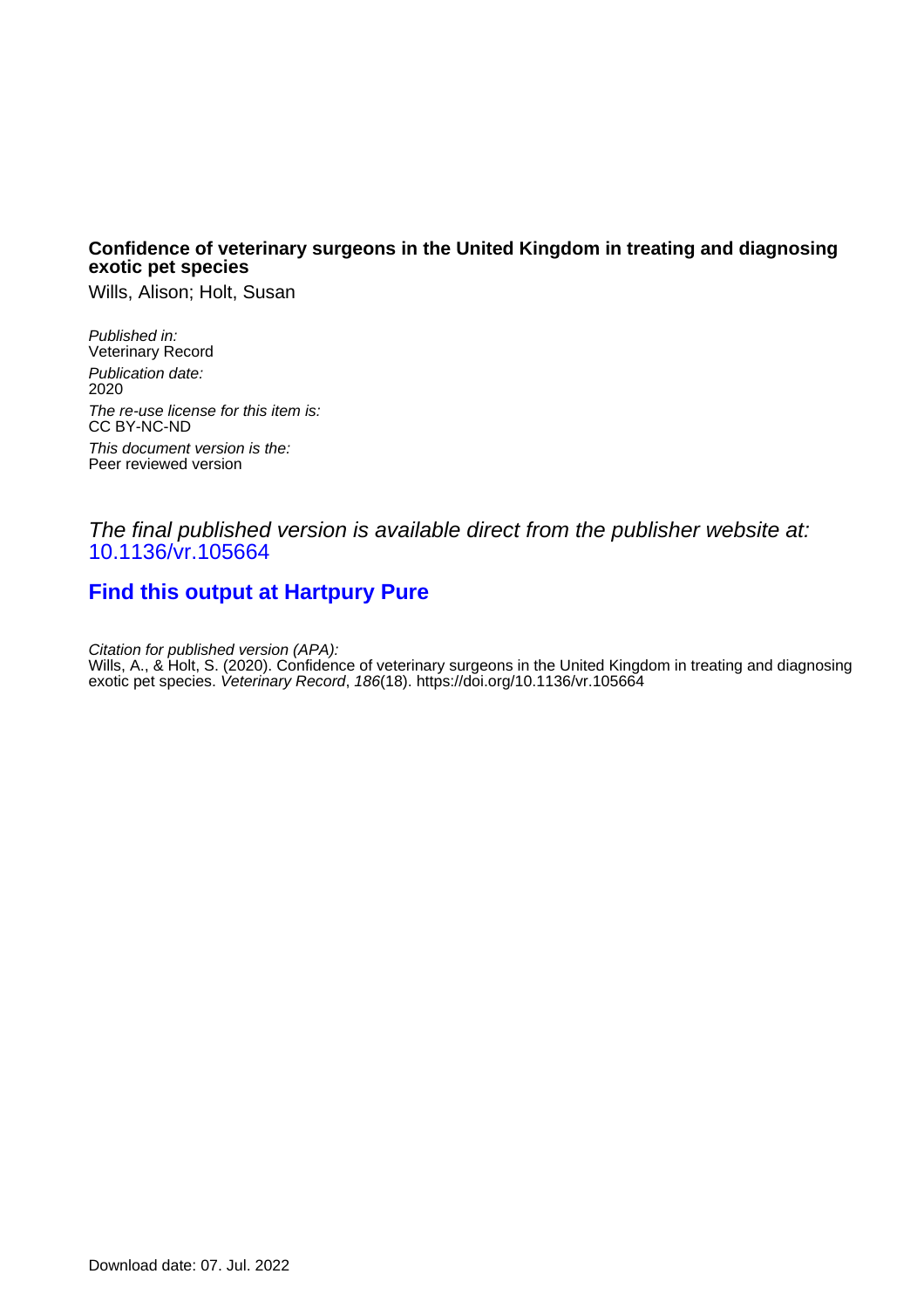| $\mathbf{1}$<br>$\overline{2}$ | Confidence of veterinary surgeons in the United Kingdom in treating and<br>diagnosing exotic pet species                  |
|--------------------------------|---------------------------------------------------------------------------------------------------------------------------|
| 3                              | Alison P. Wills <sup>1*</sup> PhD, Susan Holt <sup>1</sup> RVN                                                            |
| 4<br>5                         | <sup>1</sup> Department of Animal and Agriculture, Hartpury University, Hartpury, Gloucestershire,<br><b>GL19 3BE, UK</b> |
| 6                              |                                                                                                                           |
| $\overline{7}$                 | *Please address correspondence to Dr A. P. Wills at Alison. Wills@Hartpury.ac.uk                                          |
| 8                              |                                                                                                                           |
| 9                              |                                                                                                                           |
| 10                             |                                                                                                                           |
| 11                             |                                                                                                                           |
| 12                             |                                                                                                                           |
| 13                             |                                                                                                                           |
| 14                             |                                                                                                                           |
| 15                             |                                                                                                                           |
| 16                             |                                                                                                                           |
| 17                             |                                                                                                                           |
| 18                             |                                                                                                                           |
| 19                             |                                                                                                                           |
| 20                             |                                                                                                                           |
| 21                             |                                                                                                                           |
| 22                             |                                                                                                                           |
| 23                             |                                                                                                                           |
| 24                             |                                                                                                                           |
| 25                             |                                                                                                                           |
| 26                             |                                                                                                                           |
| 27                             |                                                                                                                           |
| 28                             |                                                                                                                           |
| 29                             |                                                                                                                           |
| 30                             |                                                                                                                           |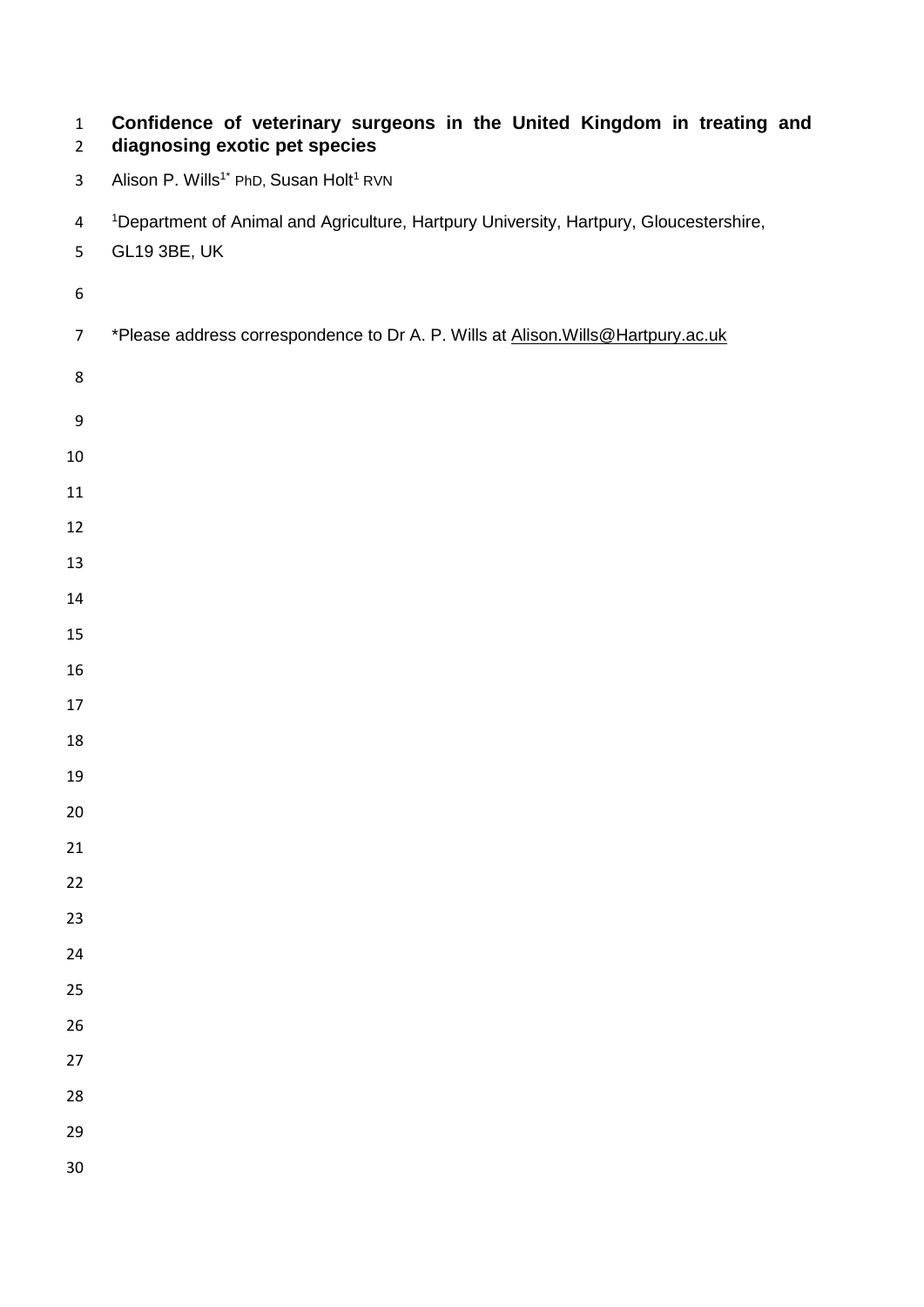## **ABSTRACT**

 **Background:** With exotic pet species commonplace in the United Kingdom, owners are increasingly seeking veterinary advice regarding the health and welfare of their small mammals and reptiles. This study aimed to assess the confidence of veterinarians in the UK in treating and diagnosing rabbits, guinea pigs, small mammals and reptiles.

 **Methods:** A forty-one question survey was promoted via social media, including on interest groups focussed specifically at veterinary professionals. A total of n = 131 practicing veterinarians in the United Kingdom completed the questionnaire.

 **Results:** There was a significant effect (*p*<0.01) of frequency of presentation of exotic pets to a practice on the confidence of the veterinarian in treating them. Veterinarians that were presented with exotics more frequently had increased self-reported knowledge of their health and disease and were more confident treating, diagnosing and anaesthetising them. Knowledge of and confidence in diagnosing and treating exotic pets was significantly less than for dogs and cats (*p*<0.001). Veterinarians that had been qualified longer were more confident in treating these species (*p*<0.01).

 **Conclusions:** Increased provision and engagement with CPD may increase veterinary confidence in diagnosing, treating and anaesthetising exotic pet species that are less commonly encountered in practice.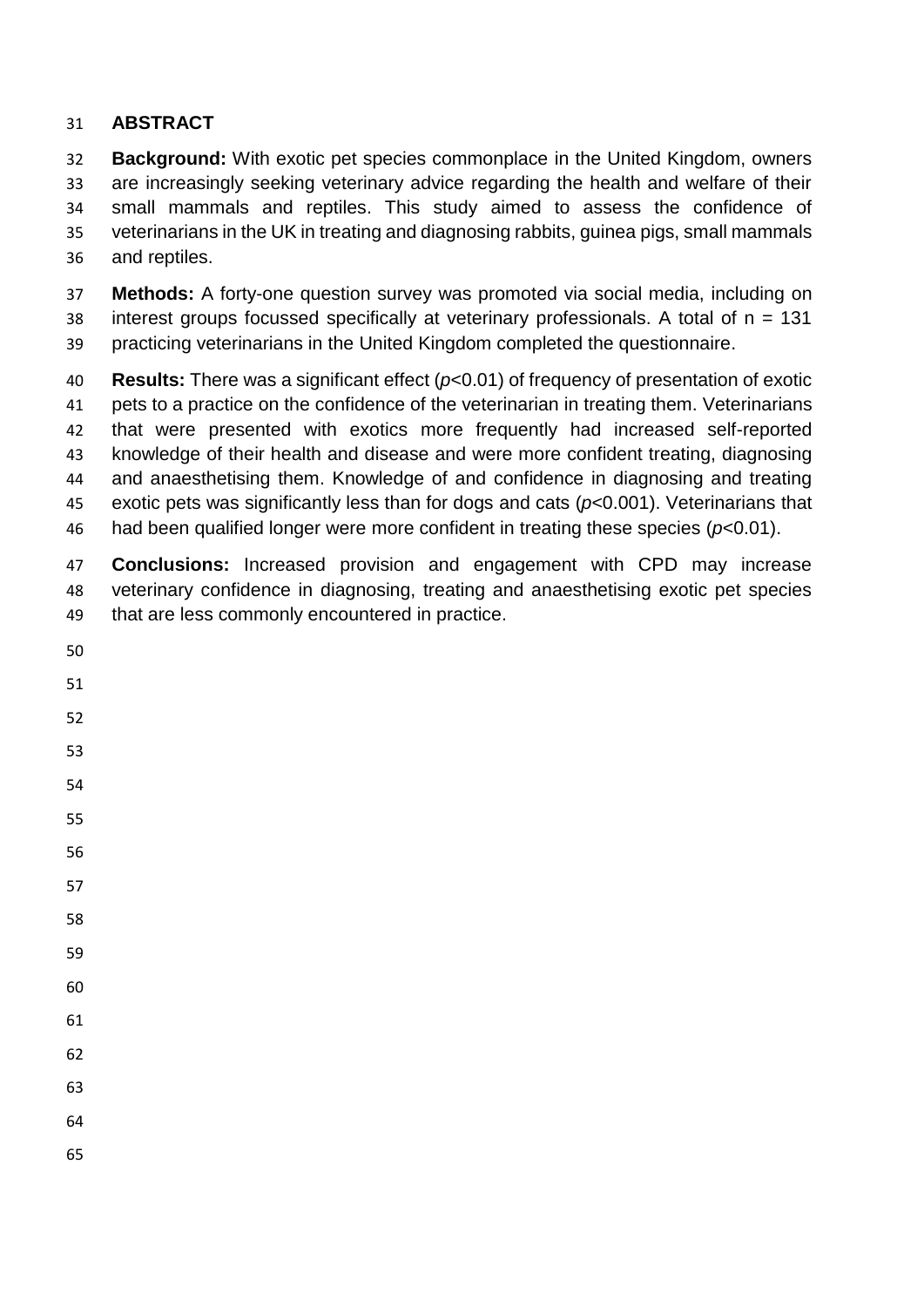#### **INTRODUCTION**

 Current figures indicate that 0.6 million rabbits, 0.4 million guinea pigs, 0.5 million small rodents (hamsters, gerbils and rats), 0.8 million reptiles are kept as household pets in the UK [1]. Whilst these numbers are much lower than reported for dogs (9.0 million) and cats (7.5 million), when combined, they still represent a significant number (2.3 million) of animals that could be presented for veterinary treatment. These may also be conservative figures as a recent survey conducted by the PDSA suggested that 0.9 million rabbits are currently owned in the UK [2]. Consequently, the demand for appropriate veterinary care of a range of exotic pet species has increased [3]. For diagnosis and treatment of exotic pet species to be successful, all veterinary staff should have an understanding of species-specific normal and abnormal behaviour [3,4], biology, husbandry and medical parameters as well as being able to effectively monitor anaesthesia [5]. Furthermore, it has been proposed that the majority of health problems occurring in exotic species are due to inadequate husbandry provided by owners [6]. Therefore, it is crucial that veterinary surgeons provide practical education to owners regarding husbandry [7]. This is of particular importance considering that owners may obtain incorrect or contradictory information from internet resources [8,9].

 Current attitudes and knowledge towards exotic species are purportedly similar to cats twenty-five years prior, where treatment of the feline patient was still a relatively under- researched area with lower levels of veterinary confidence [10]. Concerns have also been raised regarding the lack of awareness of the differing clinical requirements amongst exotic species, with one author suggesting that treating guinea pigs (and other rodents) as 'small rabbits' is a common but harmful misconception that prevails among some clinicians [11]. Another factor that complicates the effective clinical treatment of exotic species is that many are prey species which exhibit a tendency to hide illness and pain better than cats and dogs [12,13]. Consequently, patients are often not seen by a veterinary surgeon until they are a critical case [3]. Studies have also demonstrated that during anaesthesia, the mortality rates of exotic patients are much higher than of cats and dogs [14,15] possibly as a result of a smaller scope for elective surgeries and a lack of specific exotic patient anaesthetic equipment [15].

 It has been proposed to the American Veterinary Medical Association (AVMA) that the problem of lack of specialist knowledge amongst veterinary graduates in the United States could be mitigated though increased specialism in education and specific licenses being allocated based on a student's chosen area of academic focus (including companion exotics as an option) [16]. However, detractors suggest that this approach might prevent unanticipated career changes for graduates [17]. A questionnaire based study conducted in the Netherlands identified a higher than anticipated percentage (10%) of consultations involving exotic species and recommended that in order to prepare veterinary students appropriately for companion animal practice, an attempt should be made to increase clinical exposure to avian and exotic animal diseases [18].

 Veterinarians in the UK are required to engage in mandatory Continued Professional Development (CPD) [19]. In a study investigating attitudes of veterinarians towards CPD in the UK, recent graduates were more intrinsically and extrinsically motivated to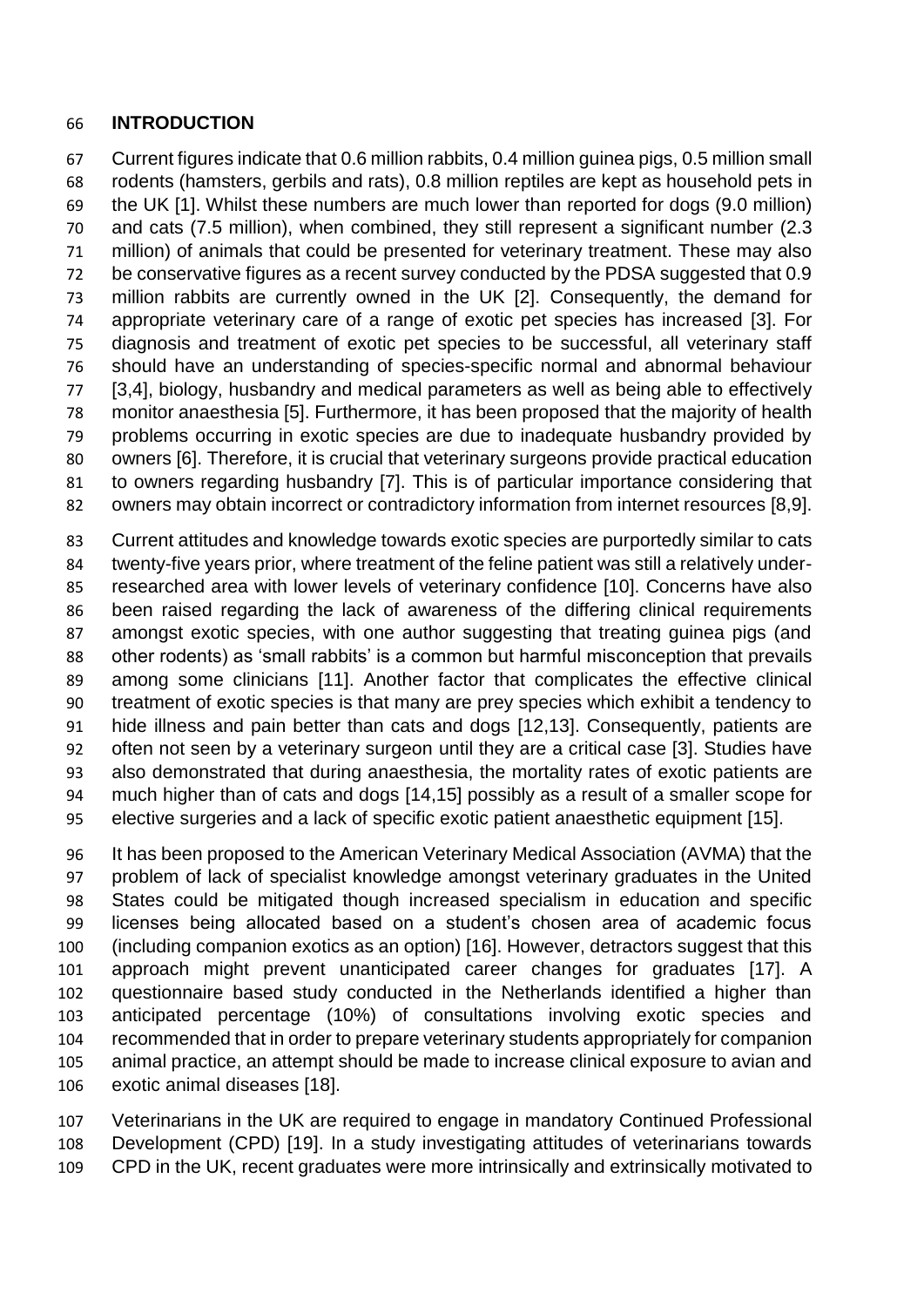participate. Perceived barriers to participation in CPD included it not being provided at a convenient time, location or level and a lack of workplace support [20]. If more recent graduates are more motivated to participate in CPD it could be hypothesised that they are more confident in dealing with exotic pet species, conversely, more experienced graduates may have encountered more cases of these species in clinical practice over time.

 The aim of this study was to investigate whether UK based first opinion veterinary surgeons report a lack of knowledge and confidence when dealing with exotic species

and whether they feel willing and able to undertake CPD to increase their confidence

- when presented with these species in practice.
- 

### **MATERIALS AND METHODS**

 Ethical approval for this study was granted from Hartpury University ethics committee 123 on 6<sup>th</sup> November 2018 (ETHICS2018-08).

### **Questionnaire Distribution**

125 A forty-one question questionnaire was created and published online from 2<sup>nd</sup> January 2019 to the 30<sup>th</sup> April 2019. Distribution of the online survey was achieved via the social media site Facebook, alongside promotion by The Veterinary Times and the Rabbit Welfare Association and Fund. The questionnaire was also promoted directly to practices in which industry contacts had already been established. There was no incentive to complete the survey; it was entirely at the discretion of individuals as to whether they wished to participate in the research. Inclusion criteria dictated that participants had to be a currently practicing RCVS registered veterinary surgeon resident within the UK and working in a first opinion small animal or mixed practice.

### **Informed Consent**

 All participants were over the age of eighteen and were required to read an informed consent paragraph prior to clicking to start the survey. The introductory paragraph also included information on the purpose of the survey and data protection. All participants were made aware that they had the right to withdraw their responses up to the point of data processing. Respondents were asked to create a unique six-digit identifier so that their responses could be identified if they wished to withdraw.

### **Questionnaire Design**

 The questionnaire included multiple choice, Likert scale and open-ended questions divided into four sections. The first section asked respondents to provide some basic demographic information including the location of their practice, how long they had been qualified, their age and the country in which they completed their veterinary degree. The second section asked respondents to provide some information about the frequency with which they are presented with different exotic species in practice. Options available included 'daily', 'twice weekly','weekly','fortnightly', 'monthly', 'yearly' and 'never'.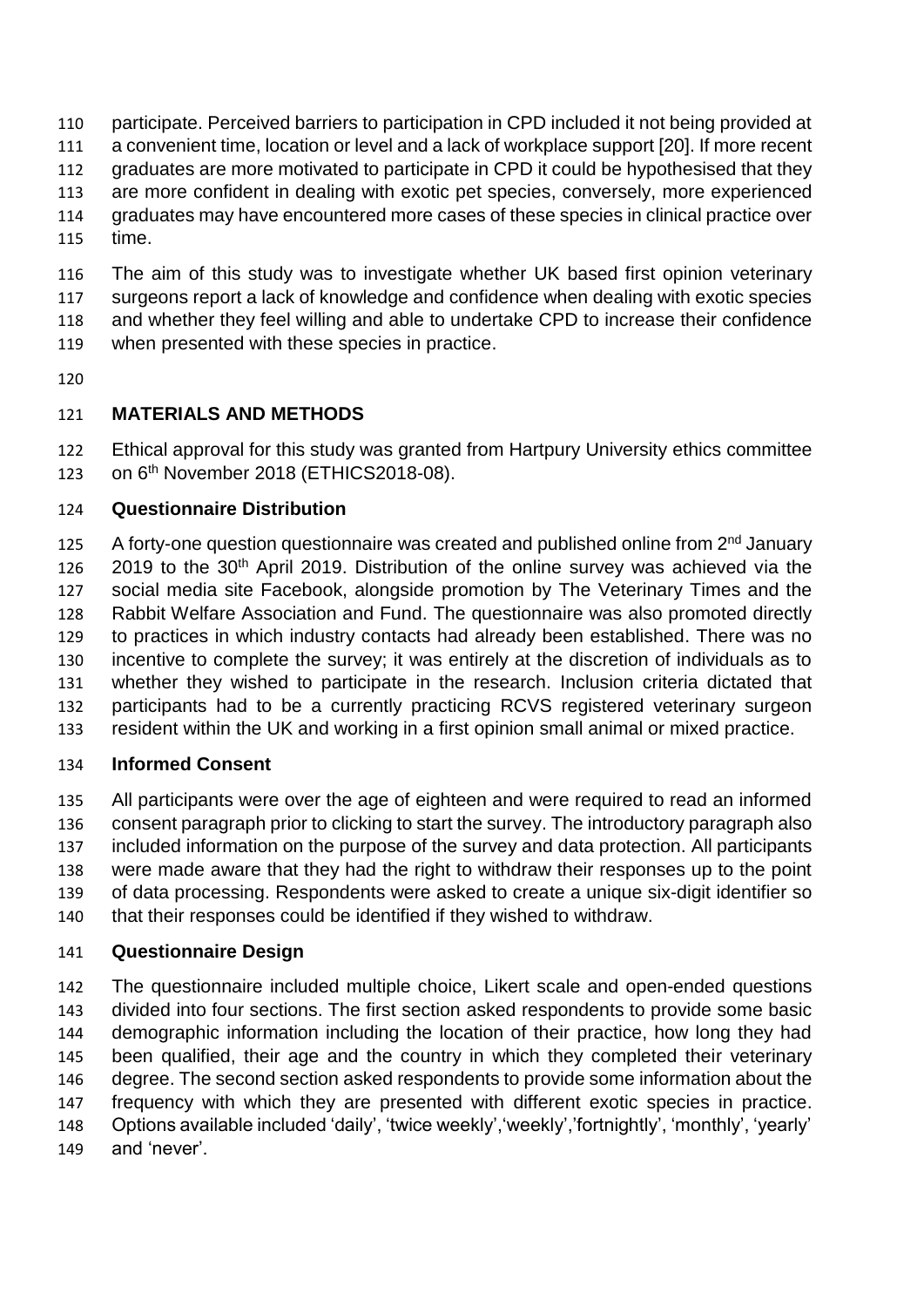Section three asked respondents to rate on a scale of one to ten their knowledge and confidence in diagnosing and treating cats and dogs, rabbits, guinea pigs, small rodents (mice, rats, gerbils, hamsters and degus) and reptiles individually. For questions rating knowledge, one equalled least knowledgeable and ten equalled most knowledgeable. For questions rating confidence, one equalled not at all confident and ten equalled fully confident. For the question where respondents were asked to rate their knowledge, feline and canine health and disease were separated, whereas for questions assessing confidence cats and dogs were combined.

 In the final section, respondents were asked what they thought were the main barriers to developing knowledge confidence in treating exotic pet species presented with in practice (for example; low numbers of these pets seen in practice, lack of interest in these species amongst veterinary professionals). Respondents were asked to state whether they felt current opportunities for exotic pet CPD were sufficient, whether they would be interested in engaging with further CPD and if their veterinary degree had contained sufficient content on these species. Veterinarians were also asked to state whether they felt that exotic patient welfare is compromised by a lack of knowledge and confidence among veterinary professionals.

### **Data Analysis**

 Data collected were non-parametric due to the categorical and ordinal options for questions. All statistical analyses were performed in the statistical software package R version 3.5.1; packages FSA, plyr, pastecs and PMCMR [21]. The effect of demographic factors and frequency of species presented to the practice on veterinary confidence was tested using Kruskal-Wallis tests. Where categories contained five or less respondents, these were removed from statistical analysis. Where significance was identified in the main test (*p*<0.05) Dunn's post-hoc tests with the Bonferroni correction applied were used to identify significant differences between categories, reported adjusted p-values were significant at *p*<0.05. To test for an effect of species on veterinary confidence, a Friedman ANOVA was performed, where significant differences were identified, a Nemenyi post-hoc was performed, this test is conservative and accounts for a family-wise error hence no p-value adjustment was performed.

# **RESULTS**

 A total of 131 respondents completed the questionnaire in full. These were all practicing veterinary surgeons working in first opinion small animal practice in the UK.

### **Respondent demographics**

 The majority of respondents were from England (80.92%; n=106), with the remainder split between Wales (8.40%; n=11), Scotland (7.63%; n=10) and Northern Ireland (3.05%; n=4). Twelve point two percent (n=16) of respondents were male, 85.50% (n=112) were female and 2.29% (n=3) preferred not to say. Of the respondents 43.51% (n=57) were aged 21-30, 31.30% (n=41) were aged 31-40, 15.27% (n=20) were aged 41-50, 8.40% (n=11) were aged 51-60. The length of time respondents had been qualified varied with 9.16% (n=12) qualified for less than 1 year, 29.01% (n=38) qualified between 1-5 years, 24.43% (n=32) qualified between 6-10 years, 12.98%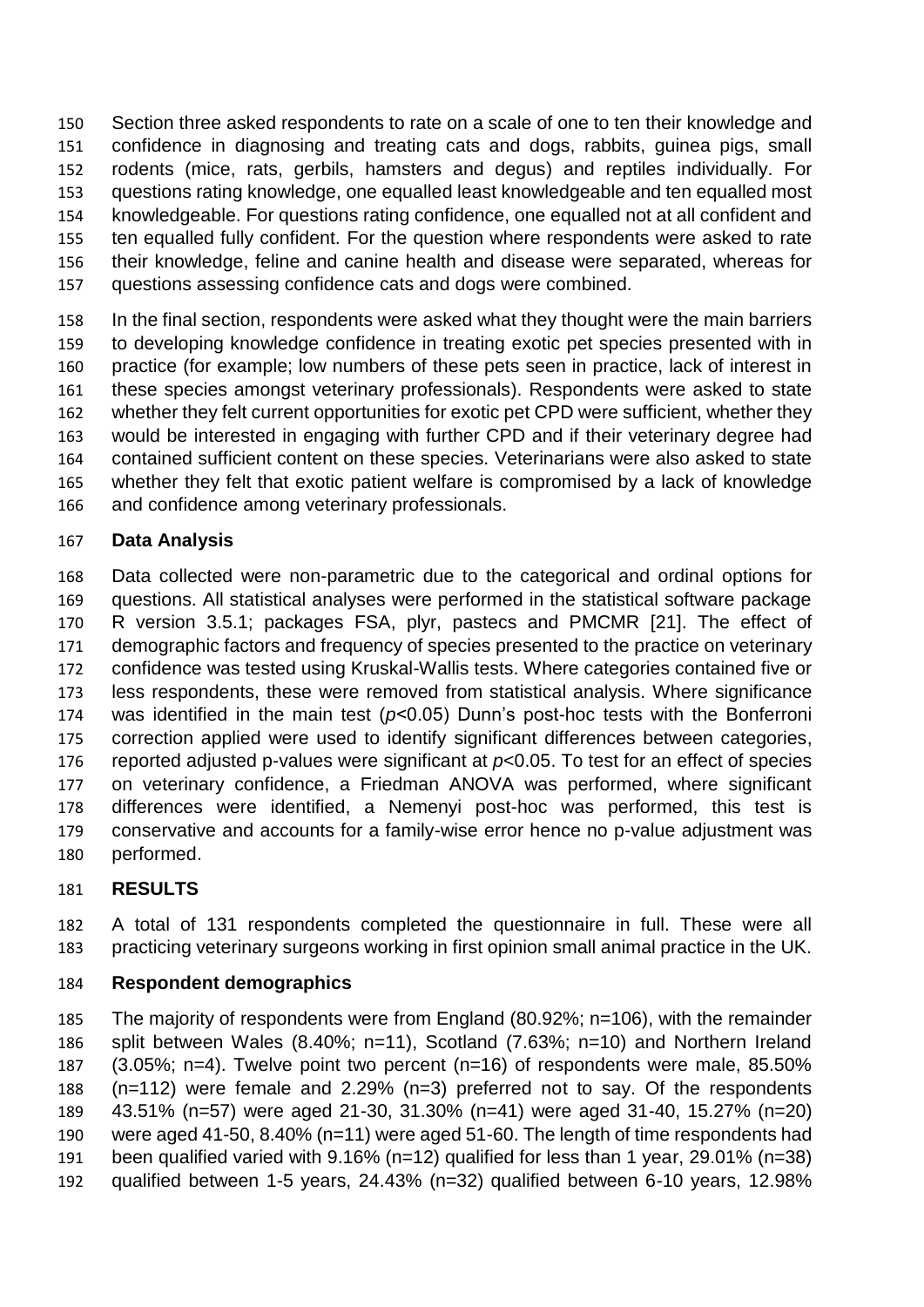193 (n=17) qualified between 11-15 years, 9.16% (n=12) qualified between 16-20 years 194 and 15.28% (n=20) qualified over 20 years.

## 195 **The effect of species on knowledge and confidence in diagnosis, treatment and**  196 **anaesthesia.**

 There was a significant main effect of species on a veterinarian's self-rated knowledge 198 of health and disease  $(X^2<sub>5</sub> = 479.62, p<0.001$ ; Figure 1). There was no significant difference between knowledge of canine and feline health and disease (*p*=0.735). There were significant differences (*p*<0.05) in knowledge of the health and disease of all other species (Table 1). There was a significant main effect of species on a veterinarian's confidence in treating and diagnosing  $(X<sup>2</sup>4 = 383.33, p< 0.001$ ; Figure 1). There were significant differences (*p*<0.05) in confidence treating and diagnosing all species (Table 1). There was a significant main effect of species on a veterinarian's confidence in anaesthetising  $(X<sup>2</sup>4 = 389.46, p<0.001$ ; Figure 1). There was no significant difference in confidence anaesthetising guinea pigs and small rodents (*p*=0.340). There were significant differences in confidence anaesthetising all other species (Table 1).

 Table 1. Pairwise comparisons of the effect of species on knowledge of health and disease, confidence treating and diagnosing and confidence anaesthetising. Exact p- values are shown apart from for *p*<0.001. Reported p-values are significant at *p*<0.05 (\*), *p*<0.01(\*\*) and *p*<0.001(\*\*\*). Categories with less than or equal to five respondents

| Knowledge of Health and Disease           |                                  |              |                       |                       |               |              |              |
|-------------------------------------------|----------------------------------|--------------|-----------------------|-----------------------|---------------|--------------|--------------|
|                                           | Dogs                             | Rabbits      | Guinea Pigs           | <b>Small Rodents</b>  | Reptiles      |              |              |
| Cats                                      | $< 0.001***$<br>0.735            |              | $\overline{0.001***}$ | $< 0.001***$          | $< 0.001***$  |              |              |
| Dogs                                      | $< 0.001***$<br>۰                |              | $< 0.001***$          | $\overline{0.001***}$ | $< 0.001***$  |              |              |
| Rabbits                                   | $\blacksquare$<br>$\blacksquare$ |              | $0.002***$            | $< 0.001***$          | $< 0.001$ *** |              |              |
| Guinea Pigs                               |                                  |              |                       | $0.024*$              | $< 0.001***$  |              |              |
| <b>Small Rodents</b>                      | $\overline{\phantom{0}}$<br>-    |              |                       |                       | $0.019*$      |              |              |
| <b>Confidence Treating and Diagnosing</b> |                                  |              |                       |                       |               |              |              |
|                                           | Rabbits                          |              | Guinea Pigs           | <b>Small Rodents</b>  | Reptiles      |              |              |
| Cats and Dogs                             |                                  | $< 0.001***$ | $< 0.001***$          | $< 0.001***$          | $< 0.001***$  |              |              |
| Rabbits                                   |                                  | ۰            | $< 0.001***$          | $< 0.001***$          | $< 0.001***$  |              |              |
| Guinea Pigs                               |                                  |              |                       | $0.005**$             | $< 0.001***$  |              |              |
| <b>Small Rodents</b>                      |                                  |              | ٠<br>-                |                       | $< 0.001***$  |              |              |
| <b>Confidence in Anaesthetising</b>       |                                  |              |                       |                       |               |              |              |
|                                           | <b>Rabbits</b>                   |              | Guinea Pigs           | <b>Small Rodents</b>  | Reptiles      |              |              |
| Cats and Dogs                             | $< 0.001***$                     |              |                       |                       | $< 0.001***$  | $< 0.001***$ | $< 0.001***$ |

213 were not included in statistical analysis.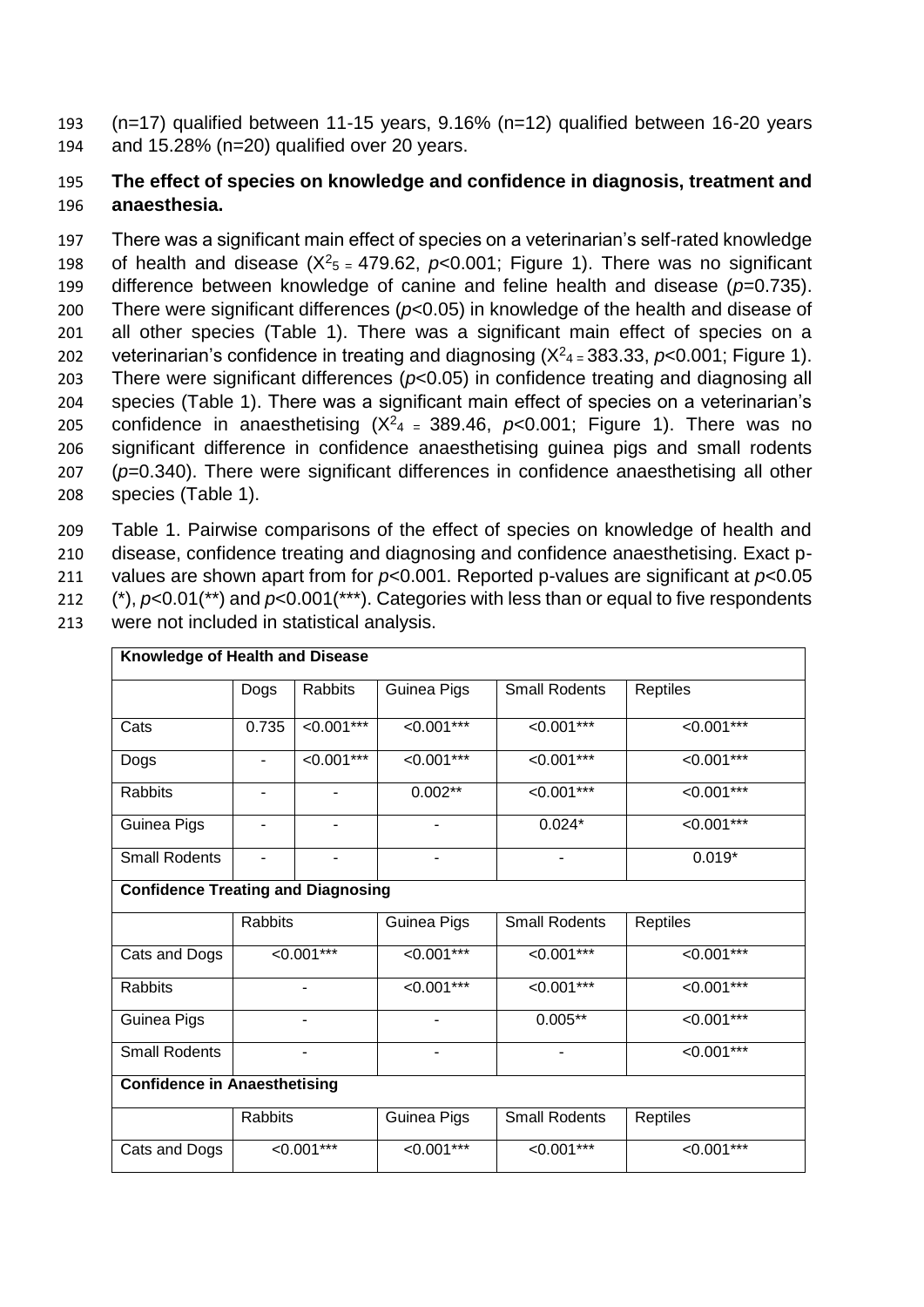| Rabbits              |   | $< 0.001$ *** | $< 0.001$ *** | $< 0.001***$ |
|----------------------|---|---------------|---------------|--------------|
| Guinea Pigs          | - | -             |               | 0.340        |
| <b>Small Rodents</b> | - | -             |               | $< 0.001***$ |

214

### 215 **The effect of the frequency of exotic pets seen on knowledge and confidence in**  216 **diagnosis, treatment and anaesthesia.**

217 The frequency of presentation of different exotic pet species can be seen in Table 2.

 Table 2. Frequency of presentation of exotic pet species to the veterinary practice. 219 The percentage of veterinarians (out of a total of  $n = 131$ ) that selected each category is indicated beneath the number of animals seen. Categories with less than or equal to five respondents were not included in statistical analysis.

| <b>Species</b>  | <b>Frequency of Presentation</b> |                 |          |             |            |          |             |  |  |
|-----------------|----------------------------------|-----------------|----------|-------------|------------|----------|-------------|--|--|
|                 | Daily                            | Twice<br>Weekly | Weekly   | Fortnightly | Monthly    | Yearly   | Never       |  |  |
| <b>Rabbits</b>  | $n = 42$                         | $n = 35$        | $n = 20$ | $n = 18$    | $n = 13$   | $n = 2$  | $n = 1$     |  |  |
|                 | $(32.00\%)$                      | (26.72%)        | (15.27%) | (13.74%)    | $(9.99\%)$ | (1.15%)  | (0.76%)     |  |  |
| Guinea          | $n = 12$                         | $n = 34$        | $n = 23$ | $n = 26$    | $n = 32$   | $n = 2$  | $n = 2$     |  |  |
| Pigs            | (9.16%)                          | (25.95%)        | (17.56%) | (19.85%)    | (24.43%)   | (1.15%)  | (1.15%)     |  |  |
| Small           | $n = 9$                          | $n = 24$        | $n = 20$ | $n = 28$    | $n = 40$   | $n = 9$  | $n = 1$     |  |  |
| Rodents         | (6.87%)                          | (18.32%)        | (15.27%) | (21.37%)    | (30.53%)   | (6.87%)  | (0.76%)     |  |  |
| <b>Reptiles</b> | $n = 7$                          | $n = 9$         | $n = 7$  | $n = 6$     | $n = 27$   | $n = 45$ | $n = 30$    |  |  |
|                 | (5.34%)                          | (6.87%)         | (5.34%)  | (4.58%)     | (20.61%)   | (34.35%) | $(22.90\%)$ |  |  |

#### 222

### 223 Rabbits

224 There was a significant main effect  $(X<sup>2</sup>4 = 30.24, p<0.001)$  of frequency of rabbits seen 225 on knowledge of rabbit health and disease. There was a significant main effect  $(X^2_{4} =$  24.14, *p*<0.001) of frequency of rabbits seen on confidence in diagnosing and treating 227 rabbits. There was a significant main effect  $(X<sup>2</sup>4 = 30.95, p<0.001)$  of frequency of rabbits seen on confidence in anaesthetising rabbits. Overall, veterinarians that were presented with rabbits more frequently rated themselves as more knowledgeable and were more confident in treating, diagnosing anaesthetising them. Significant effects (*p*<0.05) of frequency of presentation on knowledge of health and disease, confidence in treating and diagnosing and anaesthetising are shown in Table 3.

 Table 3. Pairwise comparisons of the effect of frequency of presentation on knowledge of rabbit health and disease, confidence treating and diagnosing and confidence anaesthetising rabbits. Exact adjusted p-values are shown apart from for *p*<0.001. 236 Reported p-values are significant at  $p<0.05$  (\*),  $p<0.01$ (\*\*) and  $p<0.001$ (\*\*\*).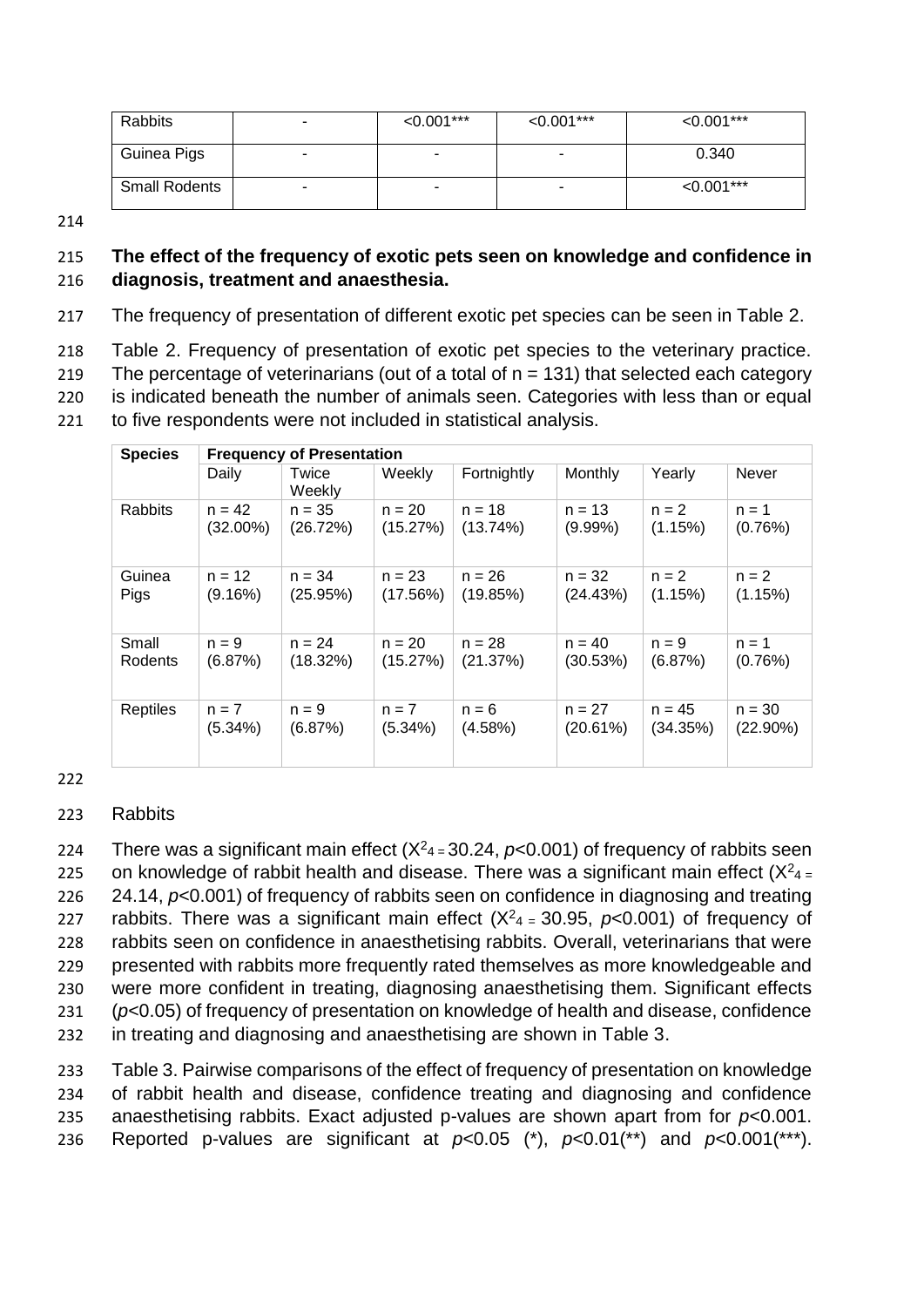237 Categories with less than or equal to five respondents were not included in statistical

### 238 analysis.

|                                     | Knowledge of Health and Disease           |                          |                          |                 |  |  |
|-------------------------------------|-------------------------------------------|--------------------------|--------------------------|-----------------|--|--|
|                                     | Twice weekly                              | Weekly                   | Fortnightly              | Monthly         |  |  |
| <b>Daily</b>                        | 0.437                                     | $0.027*$                 | $0.004**$                | $< 0.001***$    |  |  |
| Twice weekly                        | $\overline{\phantom{a}}$                  | 0.403                    | 0.177                    | $0.004**$       |  |  |
| Weekly                              | $\overline{\phantom{a}}$                  | $\overline{\phantom{a}}$ | 0.515                    | 0.223           |  |  |
| Fortnightly                         | $\overline{\phantom{a}}$                  | $\blacksquare$           | $\blacksquare$           | 0.333           |  |  |
|                                     | <b>Confidence Treating and Diagnosing</b> |                          |                          |                 |  |  |
|                                     | Twice weekly                              | Weekly                   | Fortnightly              | Monthly         |  |  |
| Daily                               | 0.257                                     | 0.216                    | $0.048*$                 | $<0.001***$     |  |  |
| Twice weekly                        |                                           | 0.760                    | 0.853                    | $0.017*$        |  |  |
| Weekly                              |                                           |                          | 0.978                    | 0.067           |  |  |
| Fortnightly                         |                                           |                          |                          | 0.219           |  |  |
| <b>Confidence in Anaesthetising</b> |                                           |                          |                          |                 |  |  |
|                                     | Twice weekly                              | Weekly                   | Fortnightly              | Monthly         |  |  |
| Daily                               | 0.312                                     | 0.102                    | 0.087                    | $< 0.001***$    |  |  |
| Twice weekly                        | $\overline{\phantom{a}}$                  | 0.762                    | 1.000                    | $\leq 0.001***$ |  |  |
| Weekly                              | ÷.                                        | $\overline{a}$           | 0.948                    | $0.022*$        |  |  |
| Fortnightly                         | ۰                                         |                          | $\overline{\phantom{a}}$ | $0.028*$        |  |  |

239

240 Guinea Pigs

241 There was a significant main effect  $(X<sup>2</sup>_{4} = 28.18, p<0.001)$  of frequency of guinea pigs seen on knowledge of guinea pig health and disease. There was a significant main 243 effect  $(X^2_{4} = 19.31, p<0.001)$  of frequency of guinea pigs seen on confidence in 244 diagnosing and treating guinea pigs There was a significant main effect  $(X^2_{4} = 25.27)$ , *p*<0.001) of frequency of guinea pigs seen on confidence in anaesthetising guinea pigs. Overall, veterinarians that were presented with guinea pigs more frequently rated themselves as more knowledgeable and were more confident in treating, diagnosing anaesthetising them. Significant effects (*p*<0.05) of frequency of presentation on knowledge of health and disease, confidence in treating and diagnosing and anaesthetising are shown in Table 4.

 Table 4. Pairwise comparisons of the effect of frequency of presentation on knowledge of guinea pig health and disease, confidence treating and diagnosing and confidence anaesthetising guinea pigs. Exact adjusted p-values are shown apart from for *p*<0.001. Reported p-values are significant at *p*<0.05 (\*), *p*<0.01(\*\*) and *p*<0.001(\*\*\*).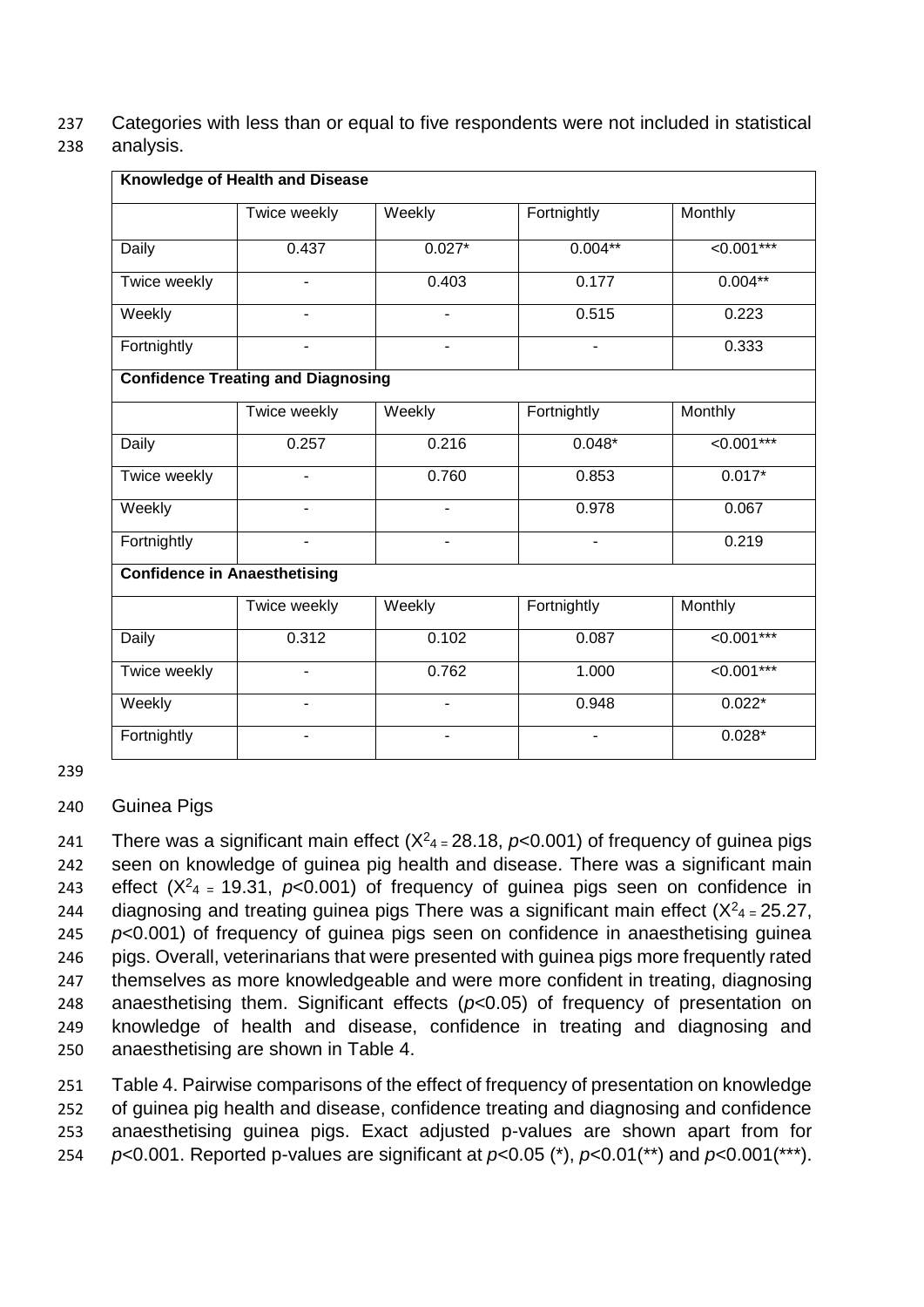|                                     | Knowledge of Health and Disease           |                                      |             |                       |  |  |  |
|-------------------------------------|-------------------------------------------|--------------------------------------|-------------|-----------------------|--|--|--|
|                                     | Twice weekly                              | Weekly                               | Fortnightly | Monthly               |  |  |  |
| Daily                               | 0.388                                     | $0.021*$                             | 0.285       | $\overline{0.001***}$ |  |  |  |
| Twice weekly                        |                                           | 0.251                                | 0.552       | $\overline{0.001***}$ |  |  |  |
| Weekly                              | $\overline{\phantom{a}}$                  | $\overline{\phantom{a}}$             | 0.337       | 0.414                 |  |  |  |
| Fortnightly                         | $\overline{\phantom{a}}$                  | $0.018*$<br>$\overline{\phantom{a}}$ |             |                       |  |  |  |
|                                     | <b>Confidence Treating and Diagnosing</b> |                                      |             |                       |  |  |  |
|                                     | Twice weekly                              | Weekly                               | Fortnightly | Monthly               |  |  |  |
| Daily                               | 0.824                                     | 0.725                                | 0.778       | $0.004***$            |  |  |  |
| Twice weekly                        |                                           | 1.000                                | 1.000       | $0.002**$             |  |  |  |
| Weekly                              |                                           |                                      | 0.843       | 0.137                 |  |  |  |
| Fortnightly                         | $\overline{\phantom{a}}$                  | $\overline{\phantom{a}}$             |             | 0.068                 |  |  |  |
| <b>Confidence in Anaesthetising</b> |                                           |                                      |             |                       |  |  |  |
|                                     | Twice weekly                              | Weekly                               | Fortnightly | Monthly               |  |  |  |
| Daily                               | 0.628                                     | 0.127                                | 0.357       | $0.002***$            |  |  |  |
| Twice weekly                        |                                           | 0.096                                | 0.293       | $\overline{0.001***}$ |  |  |  |
| Weekly                              | $\overline{\phantom{a}}$                  | $\blacksquare$                       | 0.917       | 0.423                 |  |  |  |
| Fortnightly                         |                                           | ä,                                   |             | 0.119                 |  |  |  |

255

256 Small Rodents (mice, gerbils, rats, hamsters and degus)

257 There was a significant main effect  $(X^2 5 = 29.44, p < 0.001)$  of frequency of small rodents seen on knowledge of small rodent health and disease. There was a significant main 259 effect  $(X^2_{5} = 27.52, p<0.001)$  of frequency of small rodents seen on confidence in 260 diagnosing and treating small rodents. There was a significant main effect  $(X^2_{5} = 19.12)$ , *p*<0.01) of frequency of small rodents seen on confidence in anaesthetising small rodents. Overall, veterinarians that were presented with small rodents more frequently rated themselves as more knowledgeable and were more confident in treating, diagnosing anaesthetising them. Significant effects (*p*<0.05) of frequency of presentation on knowledge of health and disease, confidence in treating and diagnosing and anaesthetising are shown in Table 5.

 Table 5. Pairwise comparisons of the effect of frequency of presentation on knowledge of small rodent health and disease, confidence treating and diagnosing and confidence anaesthetising small rodents. Exact adjusted p-values are shown apart from for *p*<0.001. Reported p-values are significant at *p*<0.05 (\*), *p*<0.01(\*\*) and *p*<0.001(\*\*\*). Categories with less than or equal to five respondents were not included in statistical 272 analysis.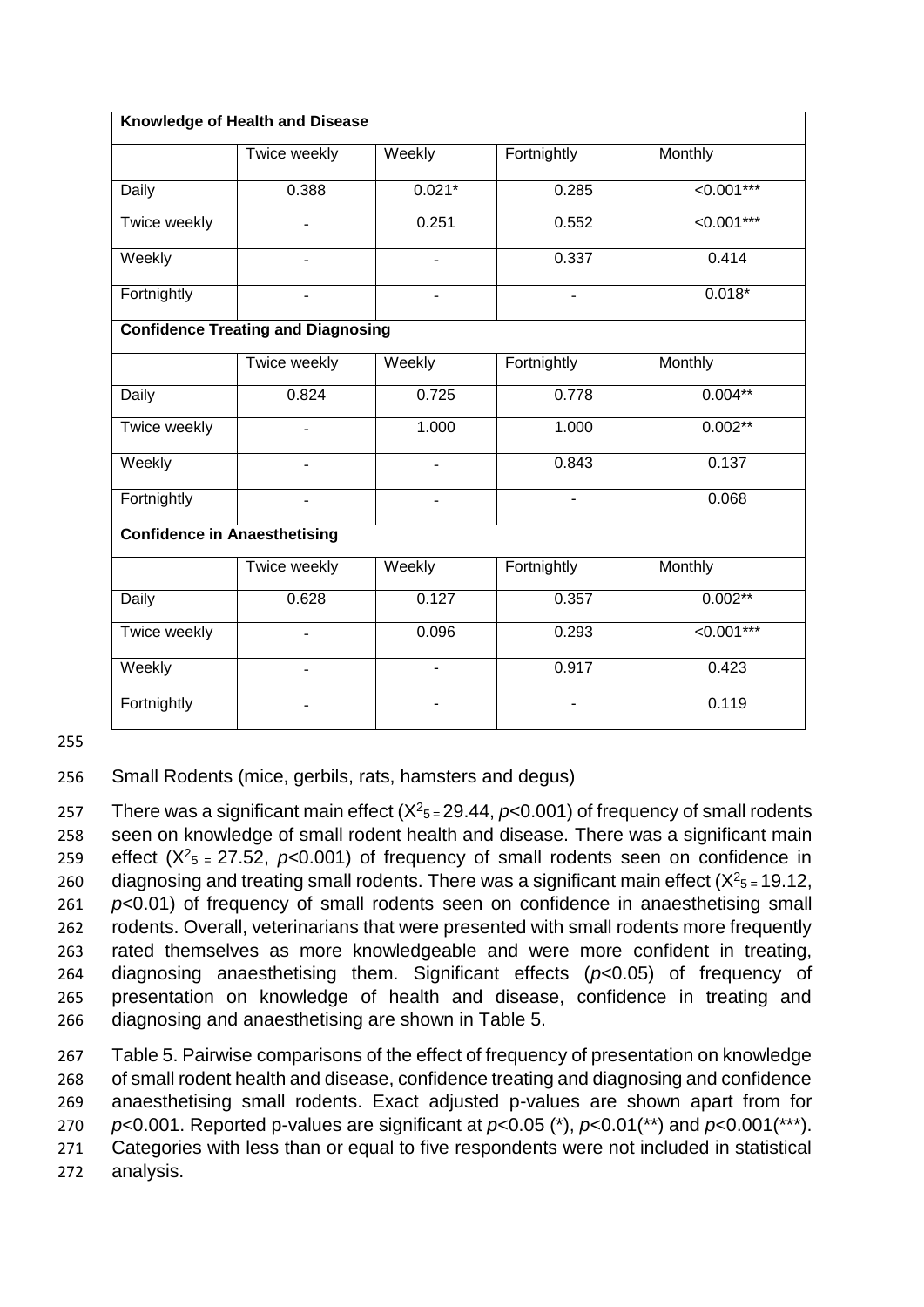| Knowledge of Health and Disease |                                           |                          |                          |                |                       |  |
|---------------------------------|-------------------------------------------|--------------------------|--------------------------|----------------|-----------------------|--|
|                                 | Twice weekly                              | Weekly                   | Fortnightly              | Monthly        | Yearly                |  |
| Daily                           | 0.567                                     | $0.019*$                 | $0.010*$                 | $0.002**$      | $\overline{0.001***}$ |  |
| Twice weekly                    |                                           | 0.213                    | 0.101                    | $0.019*$       | $0.003**$             |  |
| Weekly                          | $\overline{a}$                            | $\overline{a}$           | 0.905                    | 1.000          | 0.330                 |  |
| Fortnightly                     |                                           | $\blacksquare$           |                          | 1.000          | 0.386                 |  |
| Monthly                         |                                           |                          |                          |                | 0.439                 |  |
|                                 | <b>Confidence Treating and Diagnosing</b> |                          |                          |                |                       |  |
|                                 | Twice weekly                              | Weekly                   | Fortnightly              | Monthly        | Yearly                |  |
| Daily                           | 0.581                                     | 0.085                    | $0.032*$                 | $*$ <0.05      | $\overline{0.001***}$ |  |
| Twice weekly                    |                                           | 0.560                    | 0.208                    | 0.106          | $\overline{0.001***}$ |  |
| Weekly                          |                                           | $\overline{\phantom{a}}$ | 1.000                    | 1.000          | 0.066                 |  |
| Fortnightly                     |                                           | $\overline{\phantom{a}}$ | $\overline{\phantom{a}}$ | 0.850          | 0.080                 |  |
| Monthly                         |                                           |                          |                          | $\overline{a}$ | 0.076                 |  |
|                                 | <b>Confidence in Anaesthetising</b>       |                          |                          |                |                       |  |
|                                 | <b>Twice weekly</b>                       | Weekly                   | Fortnightly              | Monthly        | Yearly                |  |
| Daily                           | 0.802                                     | 0.221                    | $0.033*$                 | $0.022*$       | $0.004**$             |  |
| Twice weekly                    |                                           | 1.000                    | 0.422                    | 0.339          | 0.054                 |  |
| Weekly                          |                                           |                          | 0.893                    | 1.000          | 0.428                 |  |
| Fortnightly                     |                                           |                          |                          | 0.971          | 0.676                 |  |
| Monthly                         |                                           |                          |                          | $\overline{a}$ | 0.760                 |  |

#### 273

#### 274 Reptiles

275 There was a significant main effect  $(X<sup>2</sup>6 = 66.96, p<0.001)$  of frequency of reptiles seen 276 on knowledge of reptile health and disease. There was a significant main effect  $(X^2_{6} =$  66.38, *p*<0.001) of frequency of reptiles seen on confidence in diagnosing and treating z78 reptiles. There was a significant main effect  $(X^2_{6} = 68.63, p<0.001)$  of frequency of reptiles seen on confidence in anaesthetising reptiles. Overall, veterinarians that were presented with reptiles more frequently rated themselves as more knowledgeable and were more confident in treating, diagnosing anaesthetising them. Significant effects (*p*<0.05) of frequency of presentation on knowledge of health and disease, confidence in treating and diagnosing and anaesthetising are shown in Table 6.

284 Table 6. Pairwise comparisons of the effect of frequency of presentation on knowledge 285 of reptile health and disease, confidence treating and diagnosing and confidence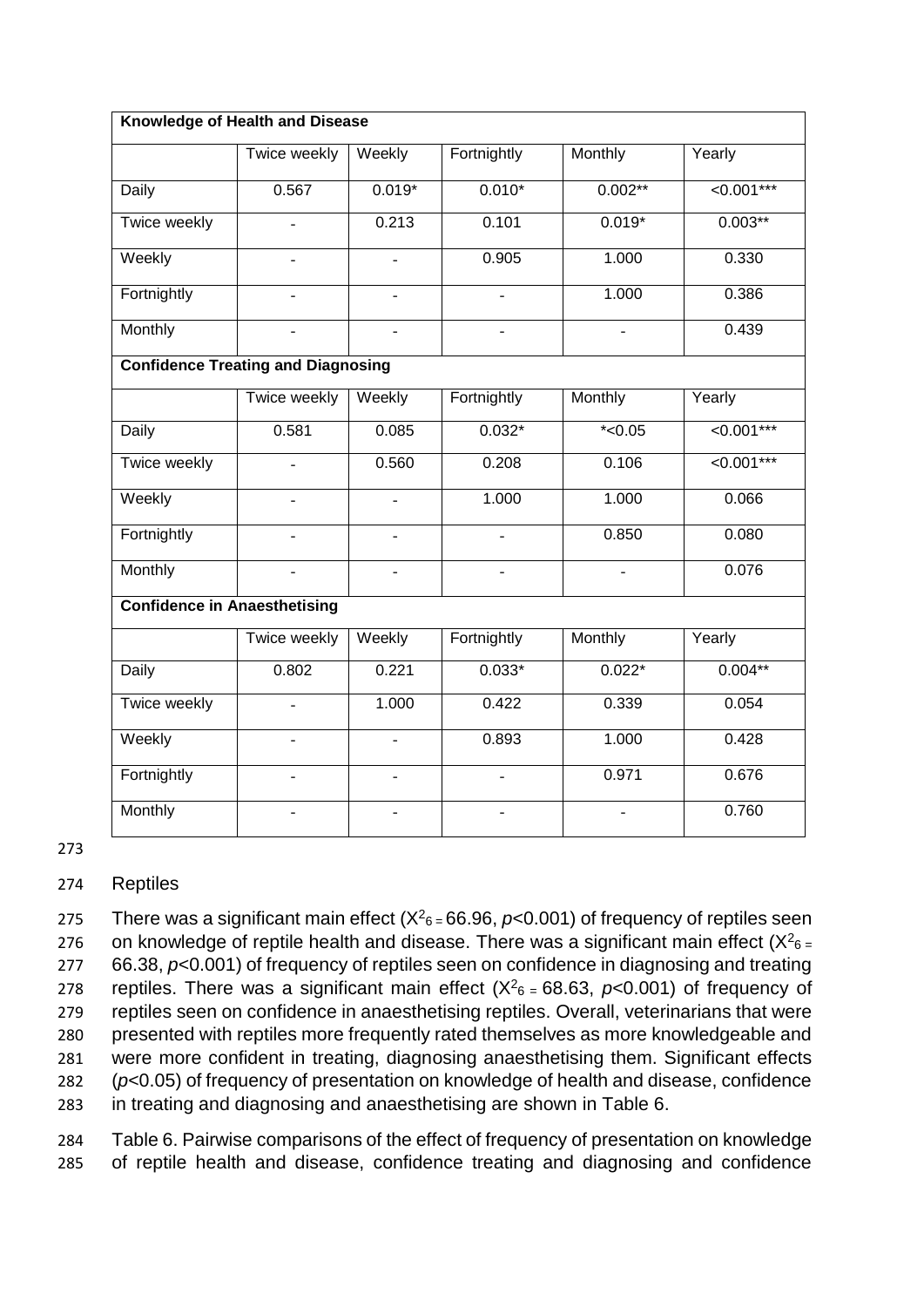anaesthetising reptiles. Exact adjusted p-values are shown apart from for *p*<0.001. 287 Reported p-values are significant at  $p<0.05$  (\*),  $p<0.01$ (\*\*) and  $p<0.001$ (\*\*\*). Categories with less than or equal to five respondents were not included in statistical analysis.

| Knowledge of Health and Disease           |                          |                          |                          |                |                       |                       |
|-------------------------------------------|--------------------------|--------------------------|--------------------------|----------------|-----------------------|-----------------------|
|                                           | Twice<br>weekly          | Weekly                   | Fortnightly              | Monthly        | Yearly                | Never                 |
| <b>Daily</b>                              | 1.000                    | 1.000                    | 1.000                    | 0.576          | $<0.001***$           | $\sqrt{0.001***}$     |
| Twice weekly                              | $\blacksquare$           | 0.972                    | 1.000                    | 1.000          | $0.003**$             | $\sqrt{0.001***}$     |
| Weekly                                    | $\blacksquare$           |                          | 1.000                    | 1.000          | $0.014*$              | $< 0.001***$          |
| Fortnightly                               | $\overline{\phantom{a}}$ | $\blacksquare$           | L.                       | 1.000          | $0.034*$              | $0.003**$             |
| Monthly                                   | $\overline{a}$           | L.                       | $\overline{a}$           | $\blacksquare$ | $\overline{0.001***}$ | $\overline{0.001***}$ |
| <b>Confidence Treating and Diagnosing</b> |                          |                          |                          |                |                       |                       |
|                                           | Twice<br>weekly          | Weekly                   | Fortnightly              | Monthly        | Yearly                | Never                 |
| Daily                                     | 1.000                    | 1.000                    | 1.000                    | 0.394          | $< 0.001***$          | $< 0.001***$          |
| <b>Twice weekly</b>                       | $\blacksquare$           | 1.000                    | 1.000                    | 1.000          | $0.006**$             | $\overline{0.001***}$ |
| Weekly                                    | $\overline{\phantom{a}}$ |                          | 0.905                    | 1.000          | $0.006**$             | $\overline{0.001***}$ |
| Fortnightly                               | $\blacksquare$           | $\overline{a}$           |                          | 1.000          | $0.024*$              | $0.002**$             |
| Monthly                                   | $\mathbf{r}$             | $\blacksquare$           | $\blacksquare$           | $\mathbf{r}$   | $0.001**$             | $\overline{0.001***}$ |
| <b>Confidence in Anaesthetising</b>       |                          |                          |                          |                |                       |                       |
|                                           | Twice<br>weekly          | Weekly                   | Fortnightly              | Monthly        | Yearly                | Never                 |
| <b>Daily</b>                              | 0.848                    | 0.390                    | 0.748                    | $0.048*$       | $< 0.001***$          | $< 0.001***$          |
| Twice weekly                              | $\mathbf{r}$             | 1.000                    | 0.875                    | 1.000          | $0.006**$             | $\sqrt{0.001***}$     |
| Weekly                                    | $\overline{\phantom{a}}$ |                          | 1.000                    | 1.000          | 0.148                 | $50.01***$            |
| Fortnightly                               | $\blacksquare$           | $\overline{\phantom{a}}$ | $\overline{\phantom{0}}$ | 1.000          | 0.064                 | $0.008**$             |
| Monthly                                   | $\blacksquare$           | $\overline{\phantom{a}}$ | $\blacksquare$           | $\blacksquare$ | $0.005**$             | $\overline{0.001***}$ |
| Yearly                                    | $\overline{a}$           |                          |                          |                |                       | 0.557                 |

290

#### 291 **The effect of length of time qualified on knowledge and confidence in diagnosis,**  292 **treatment and anaesthesia.**

### 293 Rabbits

294 There was a significant main effect  $(X<sup>2</sup>6 = 26.44, p<0.001)$  of length of time qualified on 295 knowledge of rabbit health and disease. Veterinarians that had been qualified less

296 than a year ( $p=0.018$ ) or between one and five years ( $p=0.015$ ) rated themselves as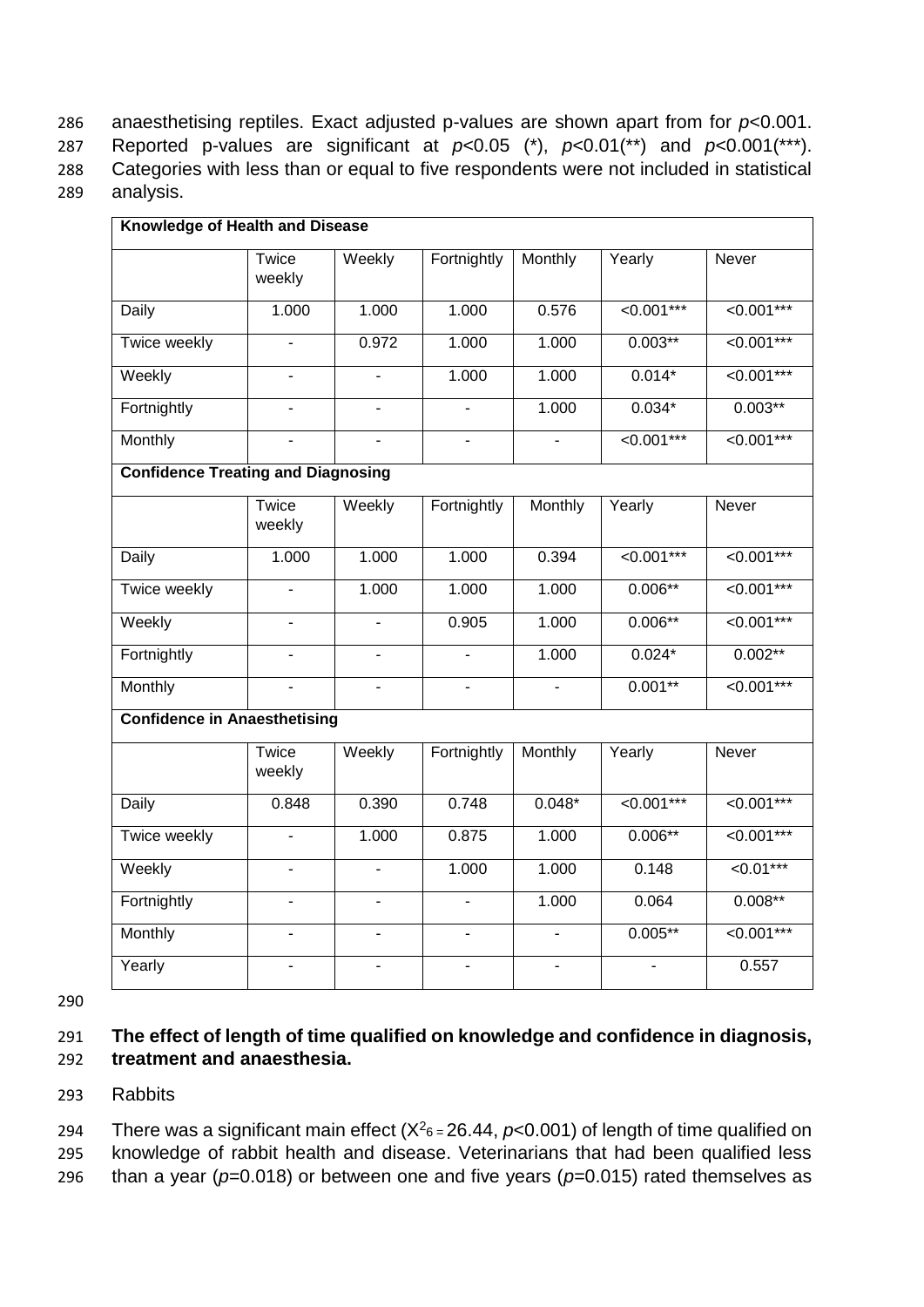significantly less knowledgeable of rabbit health and disease as those that had been 298 qualified between 16 and 20 years. There was a significant main effect  $(X^2_{6} = 27.37,$  *p*<0.001) of length of time qualified seen on confidence in diagnosing and treating rabbits. Veterinarians that had been qualified less than a year were less confident than those that had been qualified between 11 and 15 years (*p*=0.014), between 16 and 20 years (*p*=0.002) and between 21 and 25 years (*p*=0.015). Veterinarians that had been qualified between one and five years were significantly less confident than those that had been qualified between 16 and 20 years (*p*=0.015). There was a significant main 305 effect  $(X_{6}^2=29.56, p<0.001)$  of length of time qualified on confidence in anaesthetising rabbits. Veterinarians that had been qualified less than a year were less confident anaesthetising rabbits than those that had been qualified between 11 and 15 years (*p*<0.001) and between 16 and 20 years (*p*=0.006). Veterinarians that had been qualified between one and five years were significantly less confident than those that had been qualified between 11 and 15 years (*p*=0.005) and 16 and 20 years (*p*=0.014).

#### Guinea Pigs

There was a significant main effect  $(X<sup>2</sup>6 = 21.85, p<0.01)$  of length of time qualified on knowledge of guinea pig health and disease. Veterinarians that had been qualified less than a year (*p*=0.037) or between one and five years (*p*=0.037) were significantly less knowledgeable than those that had been qualified between 11 and 15 years. 316 There was a significant main effect  $(X<sup>2</sup>6 = 20.29, p<0.01)$  of length of time qualified on confidence in diagnosing and treating guinea pigs. Veterinarians that had been qualified less than a year were significantly less confident in diagnosing and treating guinea pigs than those that had been qualified between 6 and 10 years (*p*=0.048) or 320 between 11 and 15 years ( $p=0.022$ ). There was a significant main effect ( $X^2$ <sub>6</sub> = 31.71, *p*<0.001) of length of time qualified on confidence in anaesthetising guinea pigs. Veterinarians that had been qualified for less than a year were significantly less confident anaesthetising guinea pigs than those that had been qualified for between 11 and 15 years (*p*<0.001), between 16 and 20 (*p*=0.009) years and between 21 and 25 years (*p*=0.027). Veterinarians that had been qualified between one and five years were significantly less confident than those that had been qualified for between 11 and 15 years (*p*=0.001).

### Small Rodents

329 There was a significant main effect  $(X<sup>2</sup>6 = 27.56, p<0.001)$  of length of time qualified on knowledge of small rodent health and disease. Veterinarians that had been qualified between one and five years were significantly less knowledgeable than those that had been qualified between 11 and 15 years (*p*=0.01) and between 16 and 20 years  $(p=0.03)$ . There was a significant main effect  $(X<sup>2</sup>6 = 21.91, p<0.001)$  of length of time qualified on confidence in diagnosing and treating small rodents. Veterinarians that had been qualified for less than a year or between one and five years were significantly less confident in diagnosing and treating small rodents than those who had been qualified between 11 and 15 years (*p*=0.048) and between 16 and 20 years (*p*=0.033). 338 There was a significant main effect  $(X<sup>2</sup>6 = 32.23, p<0.001)$  of length of time qualified on confidence in anaesthetising small rodents. Veterinarians that had been qualified for less than a year were significantly less confident in anaesthetising small rodents than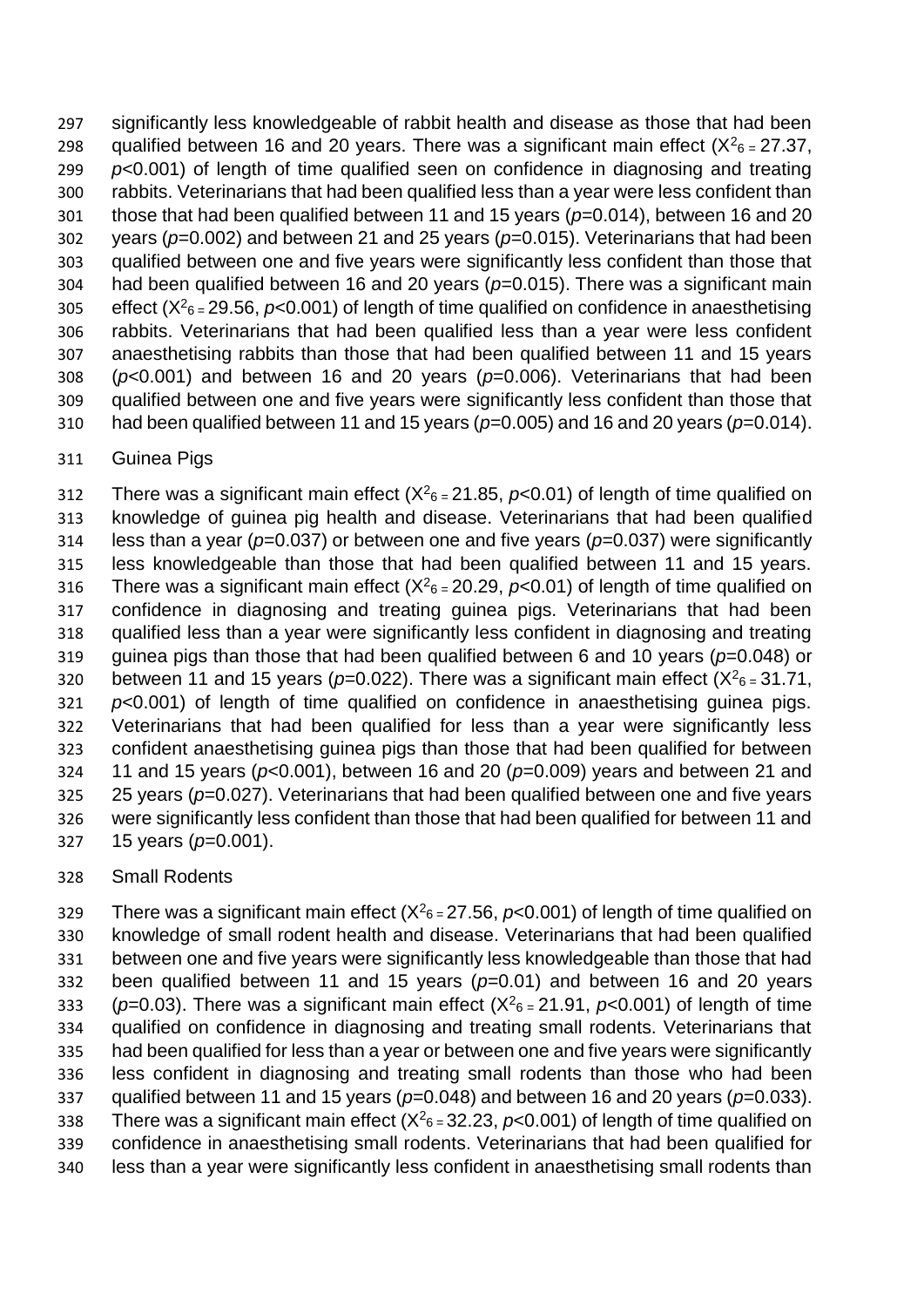- those that had been qualified for between 11 and 15 years (*p*=0.004) and between 16 and 20 years (*p*=0.004). Veterinarians that had been qualified for between one and
- five years were significantly less confident than those that had been qualified for
- between 11 and 15 years (*p*=0.004) and between 16 and 20 years (*p*=0.006).
- Reptiles

 There was no significant effect of length qualified on knowledge of reptile health and 347 disease  $(X^2_{6} = 10.92, p > 0.05)$ . There was no significant effect of length qualified on confidence in diagnosing and treating reptiles  $(X^2_{6} = 10.12, p > 0.05)$ . There was a significant main effect of length qualified on confidence in anaesthetising reptiles  $(X<sup>2</sup>6$  $350 = 14.33$ ,  $p < 0.05$ ). Veterinarians that had been qualified between one and five years were significantly less confident anaesthetising reptiles than those that had been qualified for between 16 and 20 years (*p*=0.039).

## **Continued professional development and training**

354 The majority of respondents (42.75%;  $n = 56$ ) disagreed that there was adequate content in their veterinary degree on exotic pets, with 29.77% (n=39) strongly disagreeing, 13.74% agreeing (n=18), 10.69% (n = 14) neither agreeing nor 357 disagreeing and 3.05% ( $n = 4$ ) strongly agreeing. The majority of respondents agreed (36.66%; n=48) that they had sufficient access to exotic pet CPD, 28.24% disagreed (n = 37), 25.20% (n=33) neither agreed nor disagreed and 9.92% (n=13) strongly agreed. The majority of respondents (86.26%; n=113) stated that they would be interested in further training opportunities focussed specifically on exotic pet health and welfare with 13.74% (n=18) stating that they would not be interested in this.

 When questioned on what they felt was the main barrier to development of confidence and knowledge in the diagnosis and treatment of exotic pet species, the majority (44.27%; n=58) of respondents selected 'exotic species seen too infrequently in practice to build experience'; 27.48% (n=36) chose 'lack of interest in these species amongst veterinary professionals' and 15.27% (n=20) chose 'lack of content in degree/university degree programme'. The remaining responses (12.98%; n=17) were split between other categories which included options such as "no career benefit" and "limited time for study". The majority of respondents agreed (72.75%, n=56) that a lack of confidence and knowledge amongst veterinary professionals compromises the welfare of exotic pet species, 29.77% (n=39) strongly agreed, 16.03% (n=21) neither agreed nor disagreed, 9.16% (n=12) disagreed and 2.29% (n=3) strongly disagreed.

# **DISCUSSION**

 In the present study, veterinarians that saw exotic pet species more frequently were more confident in treating, diagnosing and anaesthetising them. Veterinarians that saw rabbits daily rated themselves as significantly more knowledgeable on their health and disease and were more confident in diagnosis, treatment and anaesthesia than those that saw rabbits less frequently. Rabbits were seen more frequently than any other exotic pet species, with the majority of veterinarians surveyed reporting that they saw them daily. However, veterinarians were still significantly less confident in diagnosing, treating and anaesthetising rabbits than cats and dogs. Veterinarians cited lack of frequency of presentation of exotic pet species as the main barrier to them improving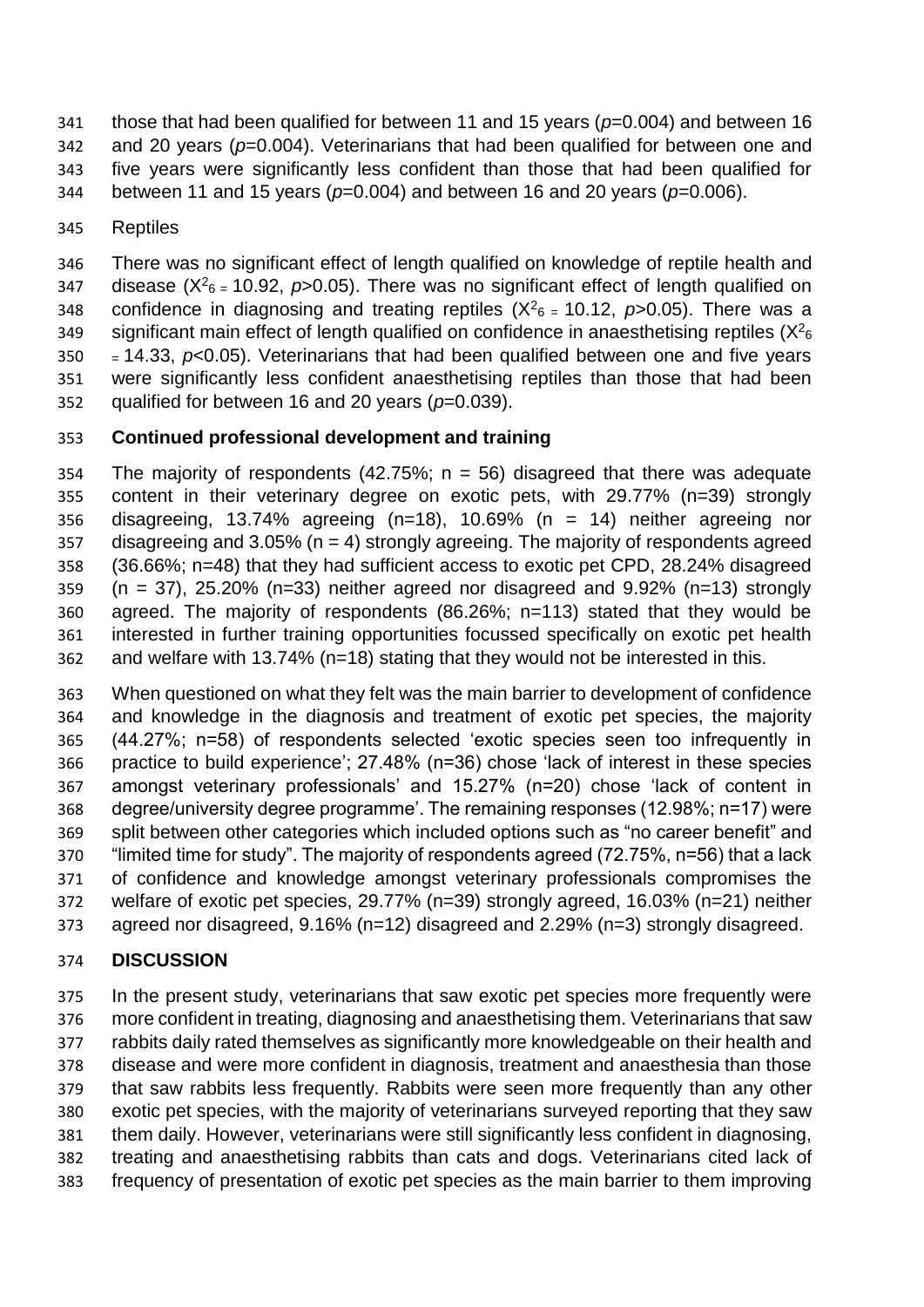their confidence and knowledge, yet rabbits were seen relatively frequently. However, this question was not sub-divided for different species, so there may have been different barriers for species seen more frequently (e.g. rabbits) compared to reptiles which most respondents saw yearly. In this survey, we did not question veterinarians on how often they saw cats and dogs, but research has shown them to be presented more frequently than rabbits and other species [22]. It is suggested that perhaps seeing a case daily is insufficient to build knowledge through experiential learning as has been reported for other species [23]. The majority of respondents to this survey disagreed that there was sufficient content on exotic pets within the veterinary degree which supports research that suggests that recent graduates need to obtain a number of clinical skills in their first year in practice as opposed to from taught content [24,25]. Therefore, it can be proposed that more formalised taught content in veterinary degrees may be beneficial in building confidence rather than reliance on experience gained during clinical placements and post-graduation.

 The second most frequently seen species was guinea pigs, followed by small rodents, then reptiles which is in agreement with current pet ownership statistics for the UK [1,2]. Veterinarians that saw guinea pigs more frequently were more confident in their knowledge and ability. The majority of respondents stated that they saw guinea pigs twice weekly, yet veterinarians were significantly less confident in all areas for this species than for rabbits. This suggests that the difference between presentation daily and twice weekly may result in decreased levels of knowledge and confidence. Rabbits and guinea pigs represent a substantial proportion of patients being presented to the veterinary practice and there is a legislative responsibility for veterinarians to ensure that they are up to date with developments in the care of these species [26]. Over a quarter of respondents felt that a lack of interest in exotic pet species was the greatest barrier to development of knowledge and confidence, yet the majority stated that they would be interested in further CPD opportunities if available. This is positive as CPD enables veterinarians to adapt to developments in the profession and deliver the high quality of care that owners expect [19]. Consequently, exotic pet specific CPD needs to be convenient [20] in addition to practices encouraging exotic interests within the team to develop areas of specialism. Previous research has suggested that increased clinical exposure to exotic species is required for veterinary students and 416 that veterinary curricula should reflect the increasing importance of these species [18].

 Veterinarians that had been qualified between eleven and twenty years were the most knowledgeable and confident demographic in treating, diagnosing and anaesthetising exotic pet species. Interestingly, with the exception of treating and diagnosing guinea pigs, veterinarians that had been qualified between six and eleven years were no more confident or knowledgeable than those who had been qualified less than six years. However, caution must be maintained in the interpretation of knowledge data as this was self-reported and more confident, experienced clinicians may perceive themselves to be more knowledgeable than those who have recently graduated. However, veterinarians that had been qualified for longer than twenty years rated themselves as no more knowledgeable or confident than recent graduates. It has been proposed that recent graduates should be provided with appropriate CPD and examples of good practice from experienced veterinarians to build their confidence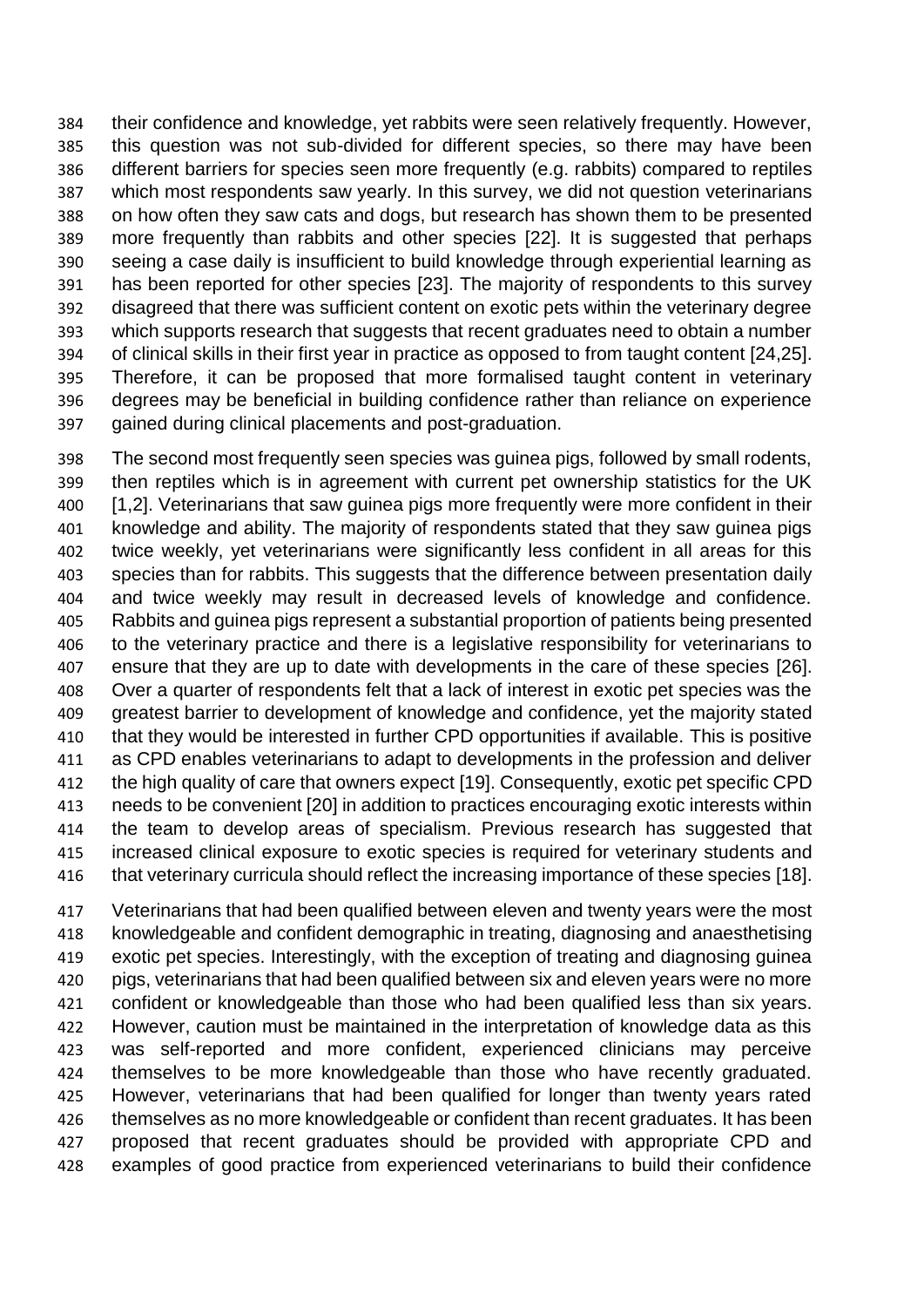and knowledge in a supportive environment [27]. The exception to length of time qualified having a significant effect on knowledge and confidence was in diagnosing and treating reptiles. This is likely related to the infrequent presentation of reptiles and possibly due to veterinarians referring reptiles to a specialist rather than treating and diagnosing them themselves. The RSPCA recommend identifying a reptile veterinarian prior to purchasing a reptile, whereas they do not specify the requirement for an exotic veterinarian in their guidance on pet rodents or rabbits [28].

 Knowledge of and confidence in treating, diagnosing and anaesthetising exotic pet species was significantly less than for cats and dogs, with the majority of respondents agreeing that this represented a welfare concern for these species. Consequently, work needs to be done to understand how this can be addressed, particularly for rabbits and guinea pigs that are seen frequently by small animal vets. This survey only surveyed 131 veterinarians practicing within the UK and as such, the results are not generalisable to all clinicians within the UK, with further research required to identify whether the results are consistent with other countries. Future work could assess the knowledge of veterinarians surrounding the health and disease of these species to identify a potential skills gap.

### **ACKNOWLEDGEMENTS**

 This research did not receive any specific grant from funding agencies in the public, commercial or not for profit sectors. The authors would like to thank The Veterinary Times and The Rabbit Welfare Association and Fund for their support in distributing the survey.

### **FIGURE CAPTIONS**

 Figure 1. Species difference in veterinary knowledge and confidence. Mean values are shown for knowledge of health and disease, confidence diagnosing and treating and confidence anaesthetising all species. Error bars represent standard error of the mean. Knowledge and confidence were rated on a scale of one to ten. For knowledge, one equalled least knowledgeable and ten equalled most knowledgeable. For questions rating confidence, one equalled not at all confident and ten equalled fully confident.

### **REFERENCES**

- 1 PFMA. Pet Population 2019. 2019.https://www.pfma.org.uk/pet-population-2018 (accessed 21 Jun 2019).
- 2 PDSA. PDSA Animal Wellbeing (PAW) Report 2019. 2019.
- https://www.pdsa.org.uk/get-involved/our-campaigns/pdsa-animal-wellbeing-report/uk-pet-populations-of-dogs-cats-and-rabbits (accessed 15 Nov 2019).
- 3 Hawkins MG, Graham JE. Emergency and Critical Care of Rodents. *Veterinary*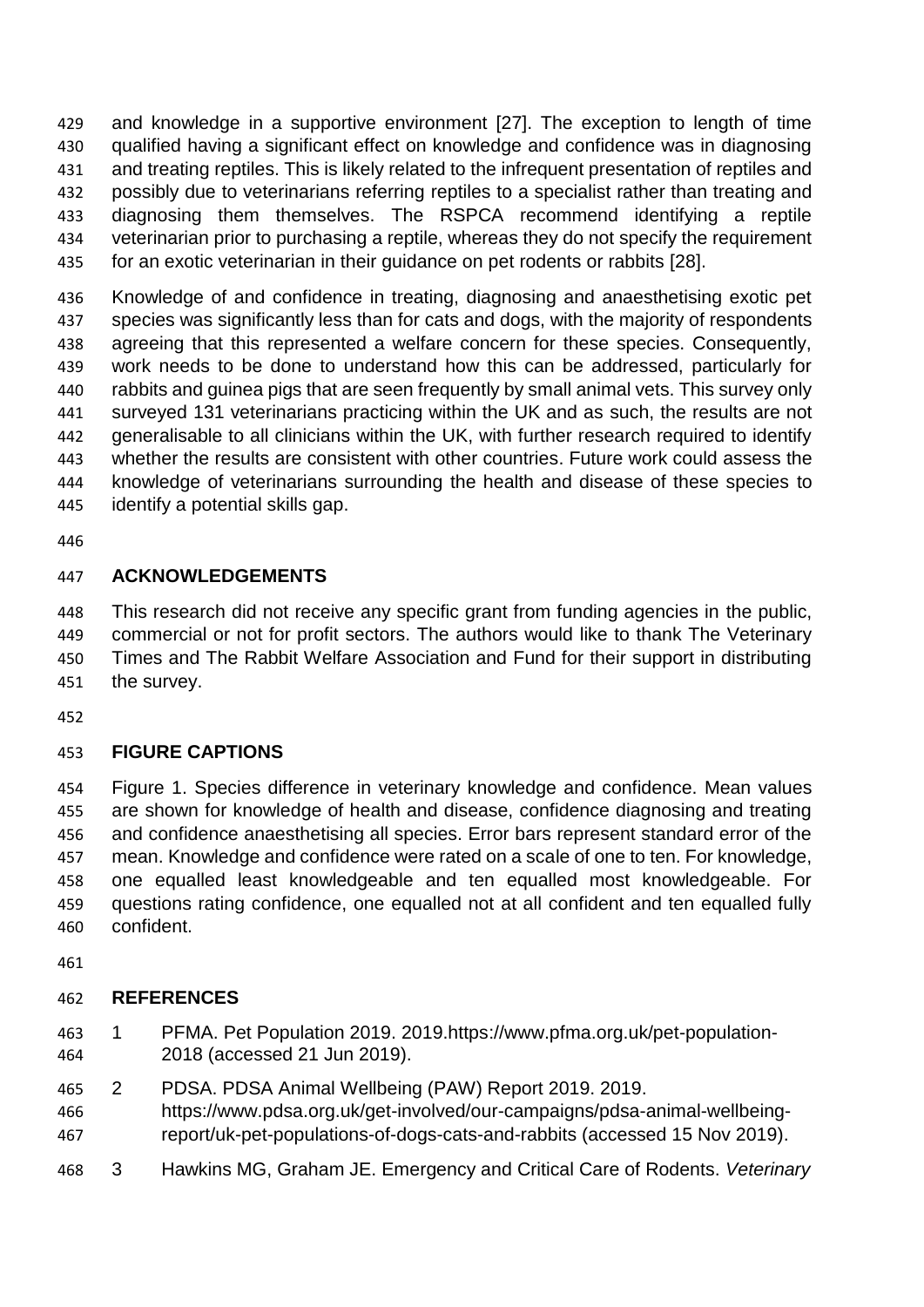| 469<br>470               |                | Clinics of North America: Exotic Animal Practice 2007;10:501-31.<br>doi:10.1016/j.cvex.2007.03.001                                                                                                                                                                                         |
|--------------------------|----------------|--------------------------------------------------------------------------------------------------------------------------------------------------------------------------------------------------------------------------------------------------------------------------------------------|
| 471<br>472               | 4              | Bament W. Critical care of the guinea pig: a veterinary nurse's guide part 2.<br>The Veterinary Nurse 2015;6:174-81.                                                                                                                                                                       |
| 473<br>474               | 5              | Brown SA, Nye RR. Essentials of the exotic pet practice. Journal of Exotic Pet<br>Medicine 2006;15:225-33.                                                                                                                                                                                 |
| 475<br>476               | 6              | Ballard B, Cheek R. Exotic Animal Medicine for the Veterinary Technician.<br>John Wiley & Sons 2016.                                                                                                                                                                                       |
| 477<br>478               | $\overline{7}$ | Sayers I. Approach to preventive health care and welfare in rabbits. In Practice<br>2010;32:190-8.                                                                                                                                                                                         |
| 479<br>480               | 8              | Valentine A. Knowing and nursing lizards. The Veterinary Nurse 2012;3:616-<br>21.                                                                                                                                                                                                          |
| 481<br>482               | 9              | Oxley JA, Eastwood B, Kogan LR. Pet owners and the internet. Companion<br>Animal 2017;22:358.                                                                                                                                                                                              |
| 483<br>484               | 10             | Saunders R. Exotic pets: the state of the art. Journal of Small Animal Practice<br>2011;52:67-8.                                                                                                                                                                                           |
| 485<br>486               | 11             | Capello V. Diagnosis and Treatment of Dental Disease in Pet Rodents. Journal<br>of Exotic Pet Medicine 2008;17:114-23. doi:10.1053/j.jepm.2008.03.010                                                                                                                                      |
| 487<br>488               | 12             | Grant RA, Montrose VT, Wills AP. ExNOTic: should we be keeping exotic<br>pets? Animals 2017;7:47.                                                                                                                                                                                          |
| 489<br>490               | 13             | Meredith A. Guinea pigs: common things are common. Veterinary Record<br>2015;177:198-9. doi:10.1136/vr.h4465                                                                                                                                                                               |
| 491<br>492<br>493<br>494 | 14             | Brodbelt DC, Blissitt KJ, Hammond RA, et al. The risk of death: The<br>confidential enquiry into perioperative small animal fatalities. Veterinary<br>Anaesthesia and Analgesia 2008;35:365-73. doi:10.1111/j.1467-<br>2995.2008.00397.x                                                   |
| 495<br>496               | 15             | Lennox AM. Monitoring anaesthetics in exotics. The Veterinary Nurse<br>2014;5:306-11.                                                                                                                                                                                                      |
| 497<br>498<br>499        | 16             | Prasse KW, Heider LE, Maccabe AT. Envisioning the future of veterinary<br>medicine: the imperative for change in veterinary medical education. Journal of<br>the American Veterinary Medical Association 2007;231:1340-2.                                                                  |
| 500<br>501<br>502        | 17             | Karg M. Designated licensure—the case for speciation within the veterinary<br>degree. Journal of the American Veterinary Medical Association<br>2000;217:1792-6.                                                                                                                           |
| 503<br>504<br>505<br>506 | 18             | Lumeij JT, Endenburg N, Luyten BRM. The percentage of feline, canine, avian<br>and exotic animal consultations in veterinary practice in the Netherlands in<br>1994 and suggested consequences for the veterinary curriculum and<br>residency programs. Veterinary Quarterly 1998;20:35-7. |
| 507<br>508               | 19             | Caple IW. Continuing professional development for veterinarians. Australian<br>Veterinary Journal 2005;83:200-2.                                                                                                                                                                           |